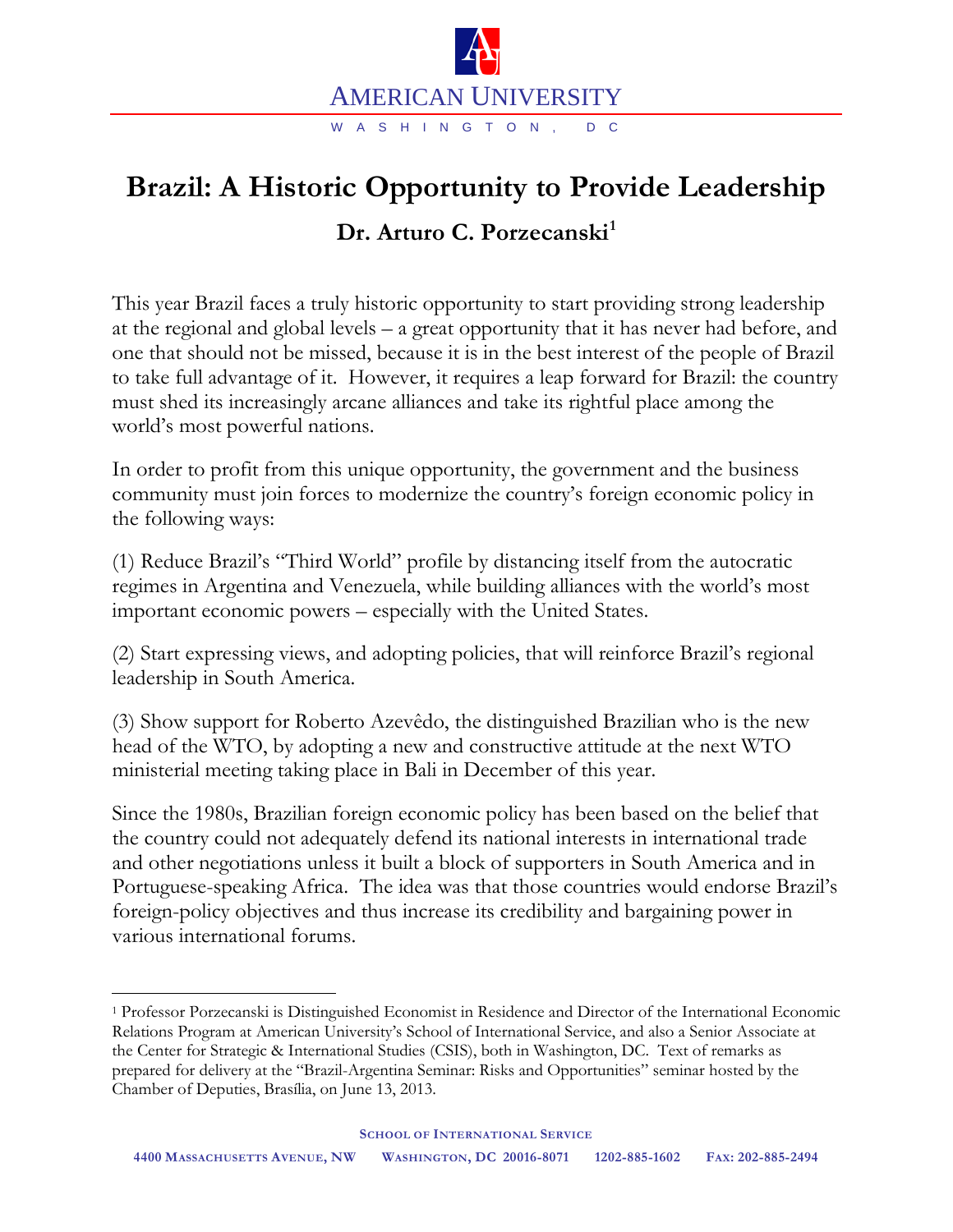I never thought that this strategy was ever smart or realistic; it is certainly not the way that other countries have achieved a regional or world leadership role throughout history. They have usually done so by military conquest or by economic success or by the influence of their superior culture or technology – or by some combination of these accomplishments. Even countries like Australia, China, India, Korea, and Mexico have gained influence in modern times without their spending time building a web of regional alliances; they have done it on their own merit.

But by now a long time has passed since the 1980s, and with the benefit of hindsight we can come to a firm conclusion: the South American and African countries with which Brazil decided to associate have made no tangible contribution to whatever status or influence Brazil has achieved in the world.

In fact, I would argue that Mercosul and the Community of Portuguese-Speaking Countries have distracted both the government of Brazil and its business community from far more important markets and objectives, thereby causing them to miss opportunities to exercise regional and global leadership.

Indeed, during the many decades that Brazil has chosen to wait for the consolidation of a block of regional supporters in order to sit down and negotiate many things with China, Europe, Japan and the United States, many other countries have already gone ahead on the basis of their own achievements, without relying on regional alliances, and they have achieved impressive foreign-policy and other objectives.

Take the case of bilateral trade agreements. Chile and Colombia have negotiated preferential trade agreements with more than 60 countries each, and Mexico and Peru with more than 50 countries each. They all have free-trade treaties with the United States, the European Union, and with the most important countries in Asia. They also have many investment promotion and protection agreements with dozens of partners around the world.

In sharp contrast, Brazil, directly or indirectly through Mercosul, has negotiated and ratified trade agreements mostly only with other South American countries, or else with insignificant nations like Cuba and Israel, and it has not ratified any bilateral investment treaties.

We have a saying in Spanish: "Dime con quién andas y te diré quién eres." This is similar to the English saying "A man is known by the company he keeps." And like it or not, Brazil is widely perceived among international economic and political elites as being tarnished by some of the disgraceful company it keeps. And the most damaging relationships are those that Brazil has with Argentina and Venezuela.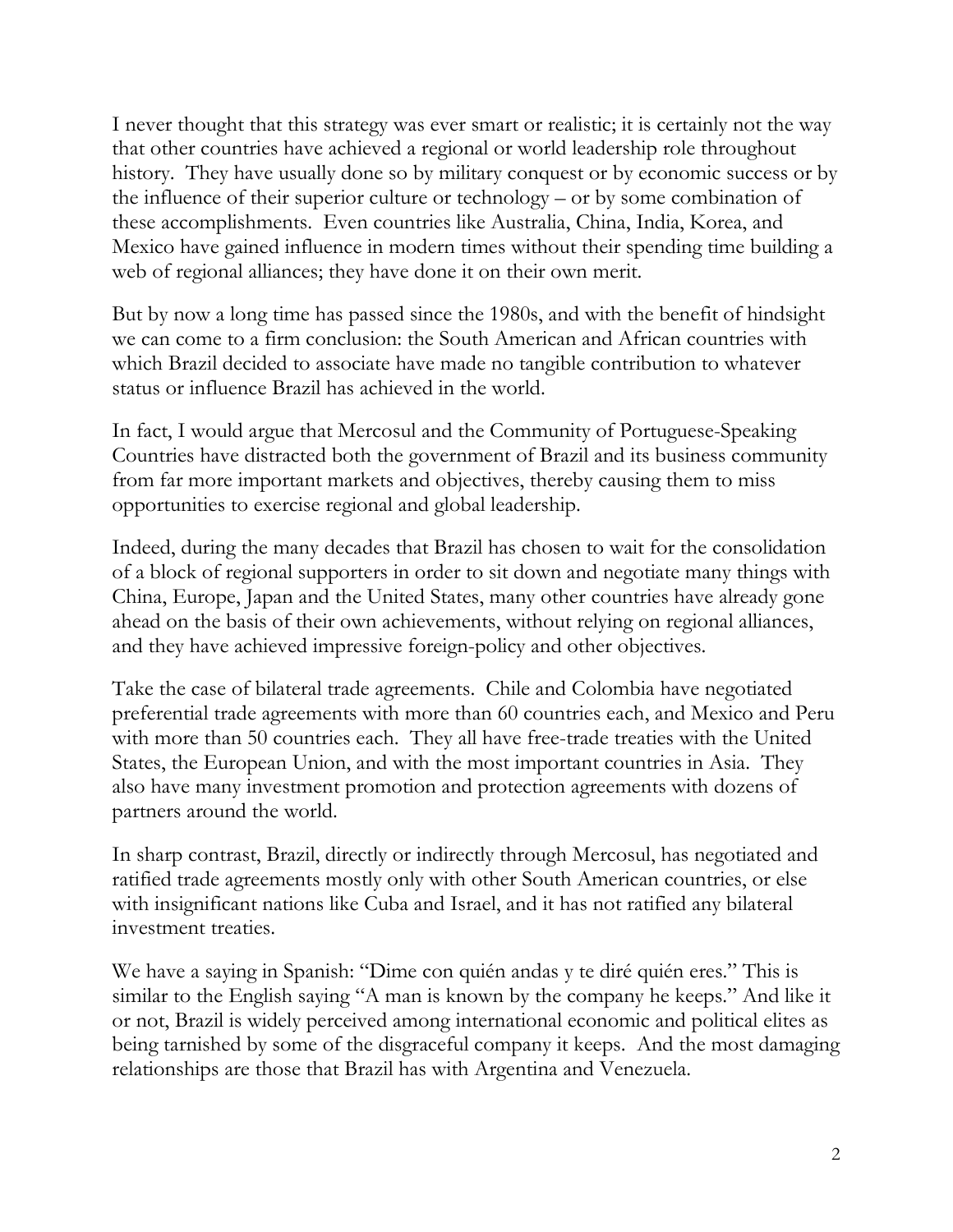Here are two countries run by increasingly authoritarian governments that have mismanaged their economies, discouraging investment and disregarding property rights through arbitrary price controls, discriminatory taxes, capricious import controls, the abrogation of contracts, nationalizations without compensation, the falsification of official statistics, prohibitions on foreign-currency transactions, and rampant corruption.

Here are two countries whose governments have undermined fundamental social institutions like the press, the central bank, labor unions, and the judiciary, and who routinely engage in all kinds of acts of intimidation and abuse of political, labor and business leaders who resist government orders.

In the case of Argentina, in particular, it is well known that the arbitrary actions and discriminatory policies have had a negative impact on all of its neighbors and especially on Brazil. I don't need to tell you how bilateral trade, tourism and investments have been damaged by Argentina's policies, because the high-profile cases of Vale, Petrobras and now América Latina Logística-ALL, illustrate everything that is seriously wrong in that country.

And things are going to get much worse in Argentina and Venezuela, because both Cristina Kirchner and Nicolás Maduro have lost their popular support but not their personal political ambition or messianic passion. They are trying to maintain their legitimacy and to stay in power by any means, including by persecuting their opponents, muzzling the press, demonizing businessmen, and encouraging class warfare.

However, they are both running out of the fiscal and financial resources necessary to keep themselves in power by subsidizing their supporters in the low and middle classes. Inflation that is out of control, economies that are stagnant, and currencies that have lost most of their value indicate the exhaustion of expansionary fiscal and monetary policies. Moreover, neither has access to the international capital markets.

And Argentina, as you have probably heard, is closer than ever to defaulting on its international bonds, because the government may be prevented by the courts of the United States from continuing to discriminate among its creditors by paying some but not others. A renewed default could easily precipitate another chaotic scenario like that of 2002, including a depositor run on the banks, accelerating inflation, food shortages, as well as supermarket lootings and mass demonstrations.

This is why the time has come for Brazil to distance itself from the regimes in Buenos Aires and Caracas. They do not share the same democratic and liberal values that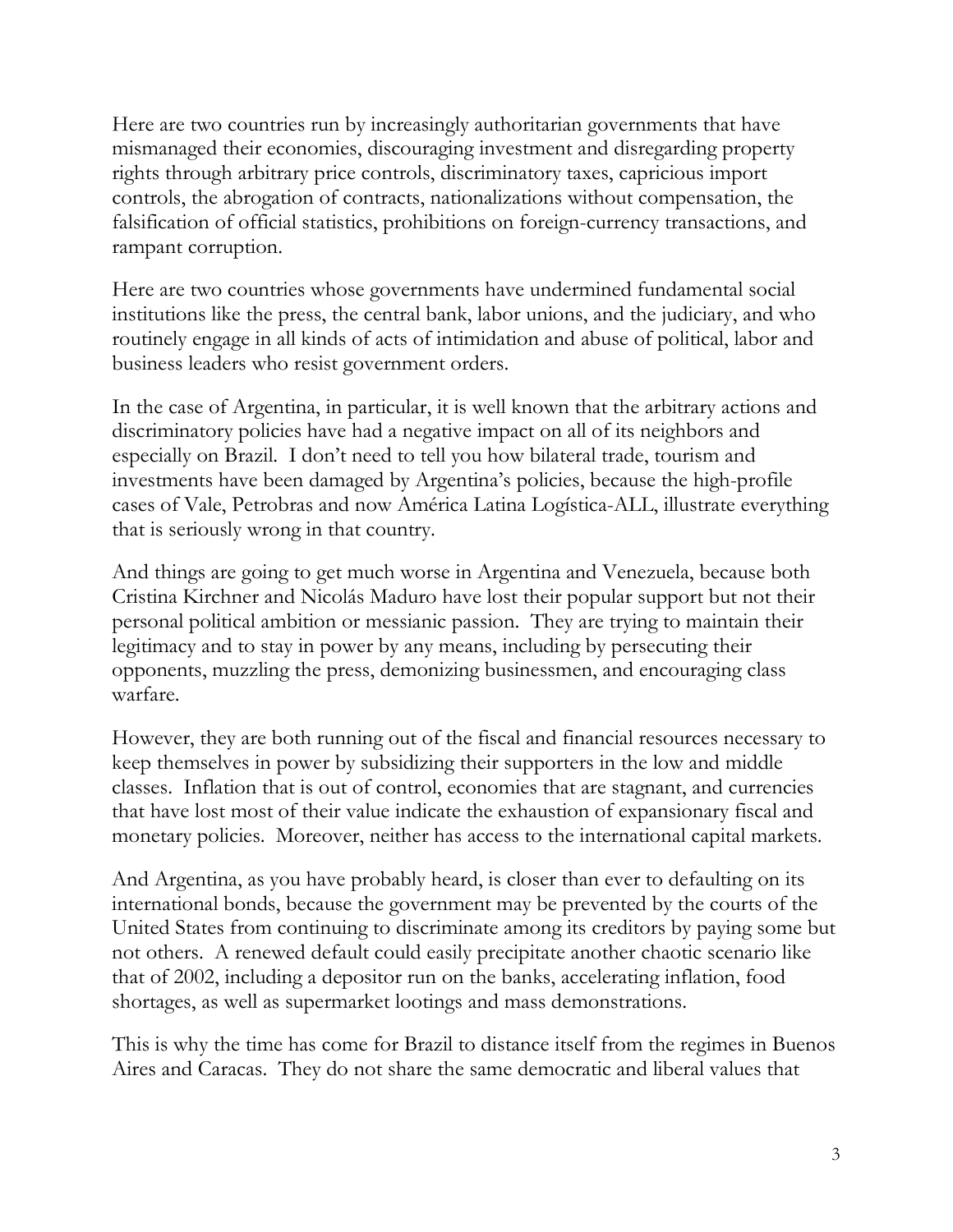Brazilian society holds dear – never mind the same understanding of the supportive role that the public and private sectors must play in a modern, globalized economy.

This distancing should be accompanied by Brazil choosing economically stronger and ideologically more compatible partners with which to do business and to generate additional prosperity – partners that will integrate Brazilian companies into their global production and marketing chains.

Take the case of the major regional trade blocs currently being formed. In Latin America, the most exciting recent development is the Pacific Alliance, which was created a year ago by Chile, Colombia, Mexico, and Peru, and recently held a summit meeting in Cali. It is moving rapidly to eliminate all remaining trade barriers among its members and to foster the free circulation of goods, services, capital, and even people. Costa Rica joined two weeks ago and Panama will follow soon, with other market-friendly economies from Canada to Uruguay expressing interest.

These countries want to connect themselves with each other and also with a number of countries in Asia that are looking for reliable partners for their global value chains. Brazil has so far shown no interest in joining this group, and yet Brazil must become more integrated into global value chains. Otherwise, Brazilian companies will not be able to generate high-quality jobs that don't depend on the ups and downs of commodity prices, and that don't depend on the elimination of restrictions to world agricultural trade.

Then there is the Trans-Pacific Partnership (TPP), which recently held a negotiation round in Lima. It involves the United States plus 10 other countries from Australia and Canada to Vietnam, but including Chile, Peru and Mexico. Now Japan has expressed a willingness to make concessions in order to qualify for entry into what is looking like the most important economic initiative to unite the Americas with South-East Asia, so that would make it a group of 12 countries, with Korea possibly joining in 2014.

The countries in the TPP share a commitment to concluding an ambitious agreement that will address many of the issues that have proven too difficult during the Doha Round, like rules for free trade in services and technology. However, Brazil has likewise expressed no interest in joining this group, even though it will become the largest in the world, because it will include countries representing 40% of global GDP.

When you consider that the United States and the European Union are also about to start negotiations on a Transatlantic Trade and Investment Partnership (TTIP), it becomes clear to me that we are heading toward a global economy made up of several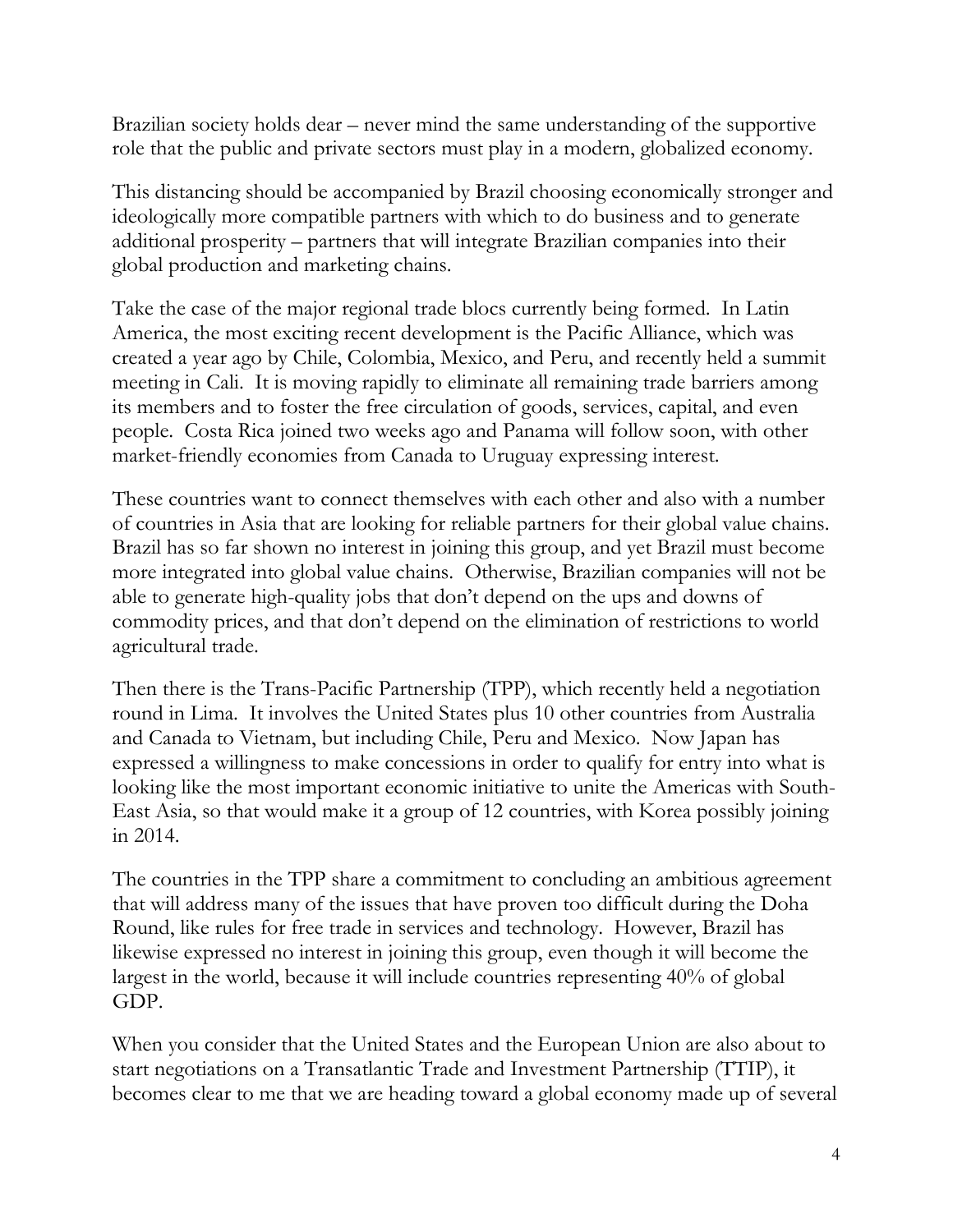super-blocs: the Trans Pacific Partnership, the Trans-Atlantic Partnership, the European Union, China's own economic bloc with its neighbors, and within and Latin America the Pacific Alliance. I don't see any future in Mercosul, considering how long its members have tried to establish a free-trade area and a customs union – and how little has been accomplished, especially given recent events.

If Brazil wants to stay out of the super-blocs, because it wants to place all its bets on a multilateral approach to global trade governance, then Brazil's private sector and government must become one of the strongest supporters of Roberto Azevêdo and the WTO. As mentioned before, and to be consistent with this bet, Brazil must develop and display a new and constructive attitude at the next WTO ministerial meeting taking place in Bali in December of this year. Without such a fresh attitude, the Doha Round will probably not succeed, and then its failure will leave Brazil very alone in a world that will be dominated by super-blocs.

And this leads me to my final and most provocative suggestion: Brazil should also consider becoming a strategic partner of the United States.

Now I know that this is considered a heretical idea among many intellectual and political leaders here in Brazil. However, let me assure you that the United States has changed a great deal in recent years. It no longer has a hegemonic project for Latin America, and it recognizes that every country in the hemisphere is different and deserves to be respected as such. I sincerely believe that the United States is ready to have a mature relationship with Brazil with an agenda that is very broad, and not confined merely to the prevention of terrorism or the control of drug trafficking.

Vice President Biden made it clear when he was here some 10 days ago: President Obama believes that there is an incredible opportunity for a new era of relations between the United States and Brazil. That is why he personally delivered an invitation to President Dilma Rousseff to come to Washington in October for what will be the only state visit that President Obama will host this year – the first state visit to Washington for a Brazilian president since 1995, and the first for Obama in his second term in office.

But to state the obvious, as Biden said, it's up to Brazil to decide whether to seize the possibilities that such as top-level visit will provide, and to accept the responsibilities that would come from developing a strategic partnership with the most powerful country in the world.

Is Brazil ready to distance itself from its bad partners in South America and to enter into new and promising strategic partnerships in North America and beyond? I